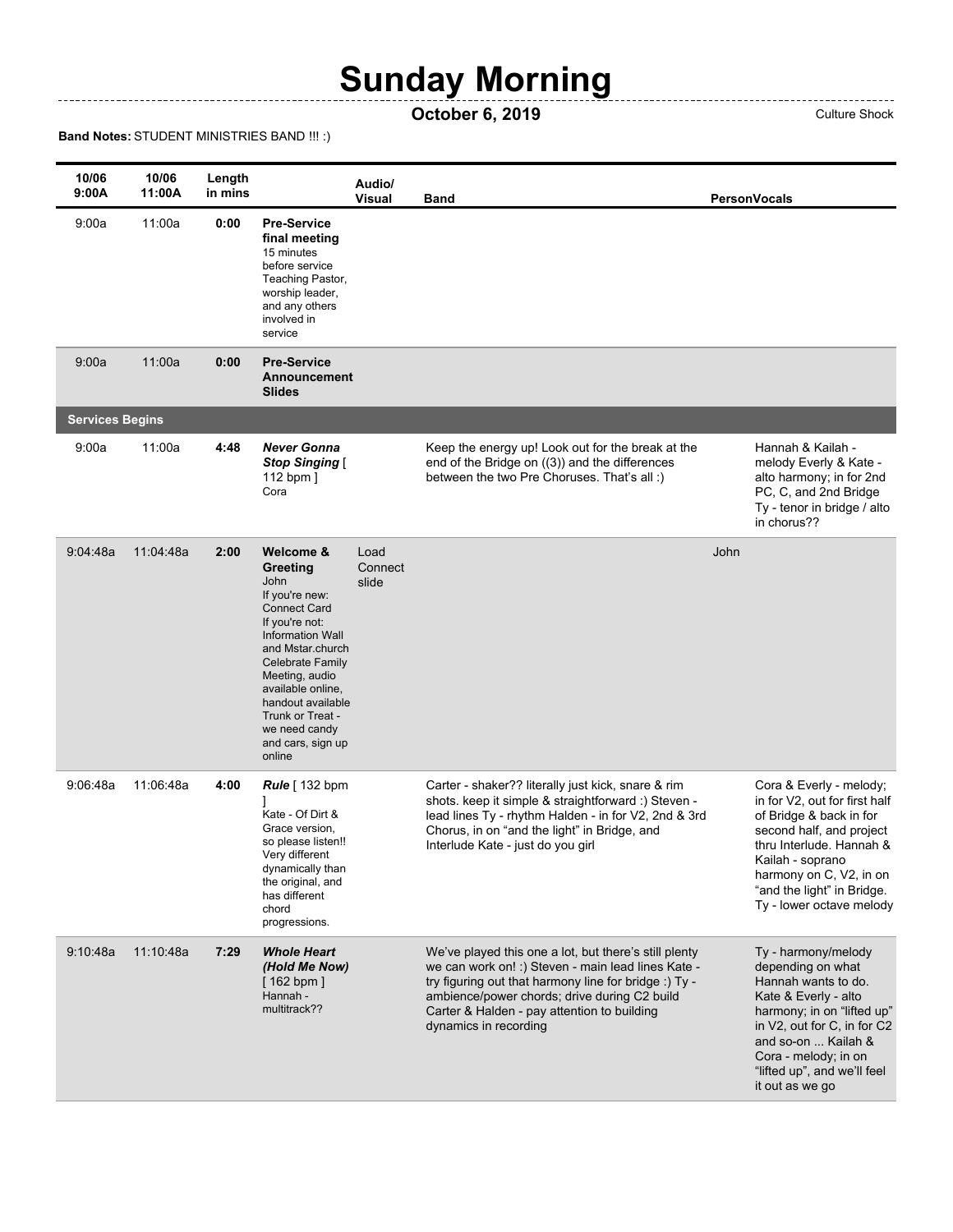| 10/06<br>9:00A  | 10/06<br>11:00A | Length<br>in mins |                                                                                                                                                                                              | Audio/<br>Visual                                                         | <b>Band</b>                                                                                                                                                                                                                                                                                                                                                                                                                                                                                                                                                                                                                                                                      | <b>PersonVocals</b>                                                                                                                                                                                                                                                                                                                                                   |
|-----------------|-----------------|-------------------|----------------------------------------------------------------------------------------------------------------------------------------------------------------------------------------------|--------------------------------------------------------------------------|----------------------------------------------------------------------------------------------------------------------------------------------------------------------------------------------------------------------------------------------------------------------------------------------------------------------------------------------------------------------------------------------------------------------------------------------------------------------------------------------------------------------------------------------------------------------------------------------------------------------------------------------------------------------------------|-----------------------------------------------------------------------------------------------------------------------------------------------------------------------------------------------------------------------------------------------------------------------------------------------------------------------------------------------------------------------|
| <b>Offering</b> |                 |                   |                                                                                                                                                                                              |                                                                          |                                                                                                                                                                                                                                                                                                                                                                                                                                                                                                                                                                                                                                                                                  |                                                                                                                                                                                                                                                                                                                                                                       |
| 9:18:17a        | 11:18:17a       | 8:00              | <b>Offering</b><br>Moment<br>John<br>-reflect on 7 days<br>of prayer<br>-direction to pray<br>5 Minute Timer<br>John close<br>prayer time<br>Invite ushers<br>forward to<br>receive offering | 5 minutes<br>timer /<br>Offering<br>Slide as<br>offering is<br>announced |                                                                                                                                                                                                                                                                                                                                                                                                                                                                                                                                                                                                                                                                                  | John                                                                                                                                                                                                                                                                                                                                                                  |
| 9:26:17a        | 11:26:17a       | 6:30              | <b>As You Find</b><br>$Me$ [ 66 bpm ]<br>Ty/Hannah                                                                                                                                           |                                                                          | Carter - snare-roll for V2 & V3, !!! PC parts !!!, out<br>for ALL choruses, & pay attention to dynamics<br>from Post Chorus onward Ty - keep it simple &<br>open since you're leading :) Steven - lead line<br>stuffs specifically coming out of choruses Halden -<br>in V2 ringing on D & in on V3, PC in on "spare" &<br>"scars", out for ALL choruses, & listen for dynamic<br>parts from Post Chorus onward                                                                                                                                                                                                                                                                  | Everly & Cora - melody<br>(back-up Ty), and take<br>PC1 of layered post<br>choruses Hannah &<br>Kailah - alto harmony,<br>and continue to PC2 w<br>Ty Kate - the *fancy*<br>harmony in the B2,<br>harmony on PC1 of<br>layered post choruses                                                                                                                          |
| <b>Sermon</b>   |                 |                   |                                                                                                                                                                                              |                                                                          |                                                                                                                                                                                                                                                                                                                                                                                                                                                                                                                                                                                                                                                                                  |                                                                                                                                                                                                                                                                                                                                                                       |
| 9:32:47a        | 11:32:47a       | 45:00             | <b>Culture Shock</b><br><b>Pastor Scott</b><br>at start -<br>celebrate Family<br>Meeting and<br>potluck, audio<br>available online                                                           |                                                                          |                                                                                                                                                                                                                                                                                                                                                                                                                                                                                                                                                                                                                                                                                  | Scott                                                                                                                                                                                                                                                                                                                                                                 |
| 10:17:47a       | 12:17:47p       | 6:00              | Good Grace [<br>71 bpm ]<br>Cora                                                                                                                                                             |                                                                          | This will be the anthem of the service, so let's<br>make this one BIG. Carter - pay attention to the<br>dynamic in the Bridge! we're building each time we<br>play it — including coming out of the Interlude into<br>that last Bridge. the only time it's FULL is when<br>you take charge of V2's and the Interlude :) Steven<br>- maybe just follow the melody of the Interlude?<br>there aren't really any specific parts so have fun<br>with it! Kate - will you learn the line that plays in<br>Interlude 2?? Ty - more drivey stuffs Halden - just<br>do you my dude EVERYONE - we'll hold on D in<br>the very last verse, so ignore the chords when we<br>end the song :) | Everly & Kate - find a<br>dope harmony for V2,<br>Chorus, and the 3rd/4th<br>Bridge! Kailah & Hannah<br>- melody; in on Chorus,<br>and keep singing till we<br>get to the first Bridge :)<br>Ty - take first Bridge?<br>EVERYONE - it's<br><b>ESSENTIAL that we're</b><br>all singing out on this<br>one - especially in<br>Interlude 1, V2, and the<br><b>Bridge</b> |
| 10:23:47a       | 12:23:47p       | 3:00              | <b>Benediction</b><br>Pastor Scott                                                                                                                                                           |                                                                          |                                                                                                                                                                                                                                                                                                                                                                                                                                                                                                                                                                                                                                                                                  | Scott                                                                                                                                                                                                                                                                                                                                                                 |
| 10:26:47a       | 12:26:47p       | 0:00              | <b>Prayer Team</b><br>Slide                                                                                                                                                                  | Place this<br>slide on<br>screens at<br>the end of<br>the<br>benediction |                                                                                                                                                                                                                                                                                                                                                                                                                                                                                                                                                                                                                                                                                  |                                                                                                                                                                                                                                                                                                                                                                       |
| 10:26:47a       | 12:26:47p       | 86:47             |                                                                                                                                                                                              |                                                                          |                                                                                                                                                                                                                                                                                                                                                                                                                                                                                                                                                                                                                                                                                  |                                                                                                                                                                                                                                                                                                                                                                       |